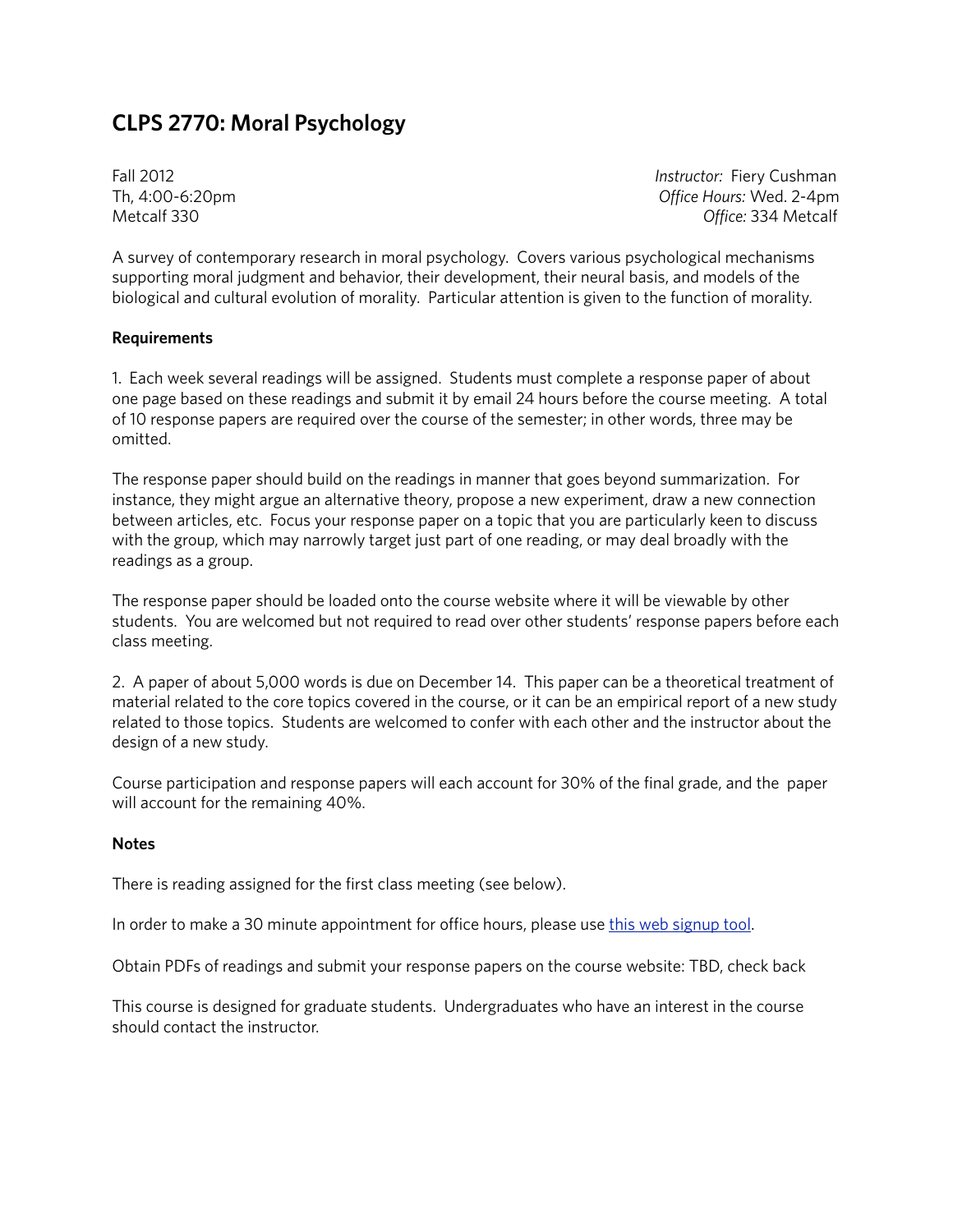### **Readings**

9/6: *Defining the moral domain*

Miller, *Bloodtaking and Peacemaking,* Prologue Pinker, *The Better Angels of Our Nature*, Ch. 1 & p. 622-630 Fehr & Fischbacher, *Social norms and human cooperation* Tisak & Turiel, *Children's conceptions of moral and prudential rules* Rozin, Lowery, Imada & Haidt, *The CAD Triad Hypothesis*

## 9/13: *The Biological Evolution of Morality*

Trivers, *The Evolution of Reciprocal Altruism* Clutton-Brock & Parker, *Punishment in Animal Societies* DiScioli & Kurzban, *Mysteries of Morality* Frank, *Passions Within Reason*, Ch. 3 Gintis et al, *Explaining altruistic behavior in humans*

## 9/20: *The Cultural Evolution of Morality*

Henrich et al, *Markets, Religion, Community Size, and the Evolution of Fairness and Punishment* Henrich, Boyd & Richerson, *The puzzle of monogamous marriage* Boehm, *Blood Revenge*, Ch. 11 Pinker, *The Better Angels of Our Nature*, Ch. 2 Pinker and Henrich exchange on *Edge*

9/27: *Punishment*

Fehr & Gachter, *Altruistic Punishment in Humans* Hermann & Gachter, *Antisocial Punishment* Dreber et al., *Winners Don't Punish* Hamlin et al., *How Infants and Toddlers React to Antisocial Others* Darley, Carlsmith & Robinson, *Incapacitation and just deserts as motivations for punishment*

10/4: *Responsibility & Blame*

Weiner, *Judgments of Responsibility*, Ch. 1 Cushman, *Crime and Punishment* Malle et al., *Moral, cognitive and social: A model of blame* Alicke, *Culpable Control and the Psychology of Blame*

10/11: *Intent, Agency & Will*

Young et al. *Disruption of the Right Temporoparietal Junction...* Young et al. *Damage to the Ventromedial Prefrontal Cortex…* Cushman et al. *The Development of Intent-based Moral Judgment* Pizarro, Uhlmann & Salovay, *Asymmetry in Judgments of Blame and Praise* Nichols & Knobe, *Free Will and the Bounds of the Self*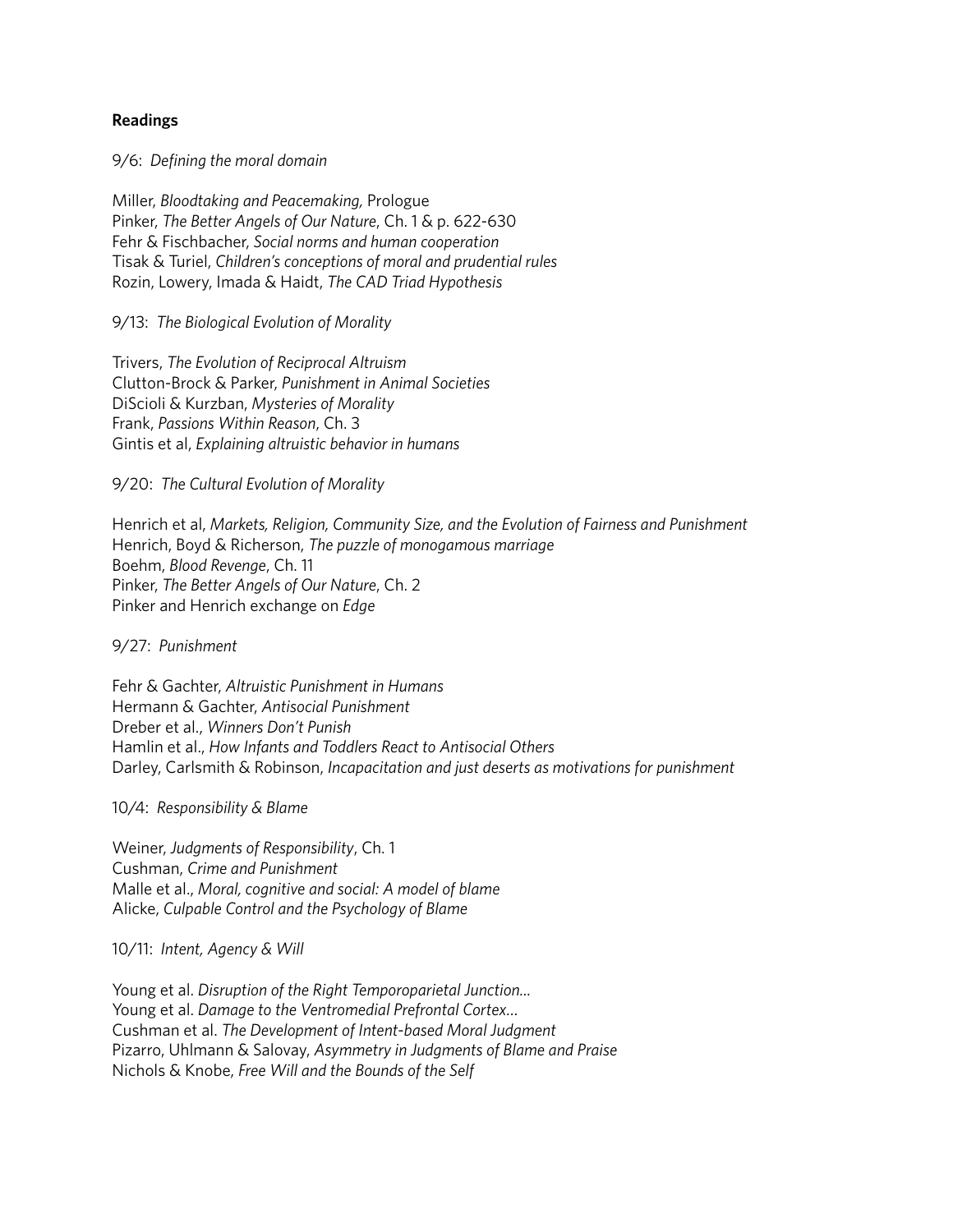#### 10/18: *Victims & Empathy*

Batson & Shaw, *Evidence for altruism: Towards a pluralism of prosocial motives* Lamm, Decety & Singer, *Meta-analytic evidence for common and distinct neural networks...* Slovic, *If I look at the mass I will never act: Psychic numbing and genocide*

 *(http://www.sas.upenn.edu/~baron/journal/7303a/jdm7303a.htm)* Gray & Wegner, *Morality takes two: Dyadic morality and mind perception* Pinker, *The Better Angels of our Nature*, Ch. 9, p. 571-592

10/25: *Socialization & Psychopathy*

Blair et al., *Neuro-cognitive systems involved in morality* Seymore, Singer & Dolan, *The Neurobiology of Punishment* Nichols, *Norms with feelings: Towards a psychological account of moral judgment* Weisberg & Leslie, *The role of victims' emotions in preschoolers' moral judgments*

11/1: *Dual-process theories*

Greene, *The secret joke of Kant's soul*

Haidt, *The emotional dog and its rational tail* Crockett, *Serotonin selectively influences moral judgment and behavior through effects on harm aversion* Moretto, *A psychophysiological investigation of moral judgment after ventromedial prefrontal damage* Moll, *The neural basis of moral cognition* Kahane et al., *The neural basis of intuitive and counterintuitive moral judgment*

#### 11/8: *Prosocial Behavior*

Warneken & Melis, *The Ontogeny and Phylogeny of Cooperation* Walker et al, *Varieties of Moral Personality: Beyond the Banality of Heroism* Slingerlindental, Noranzayan & Henrich, *The evolution of prosocial religions* Batson, *Moral masquerades: Experimental exploration of the nature of moral motivation*

#### 11/15: *Family & Alliance*

Young & Wang, *The Neurobiology of Pair Bonding* Bartz et al., *Social effects of oxytocin in humans: Context and person matter* Kinzler, *The development of language as a social category* Mahajan & Wynn, *Origins of "Us" versus "Them"* Fukayama, *The origins of political order*, Ch. 13, 16

11/29: *Purity, Sacredness & Honor*

Graham et al., *Liberals and conservatives rely on different sets of moral foundations* Dungan & Young, *Self and other focus for moral violations of harm versus disgust* Tetlock et al, *The psychology of the unthinkable* Boehm, *Blood Revenge*, Ch. 4-5 Sommers, *Two faces of revenge*